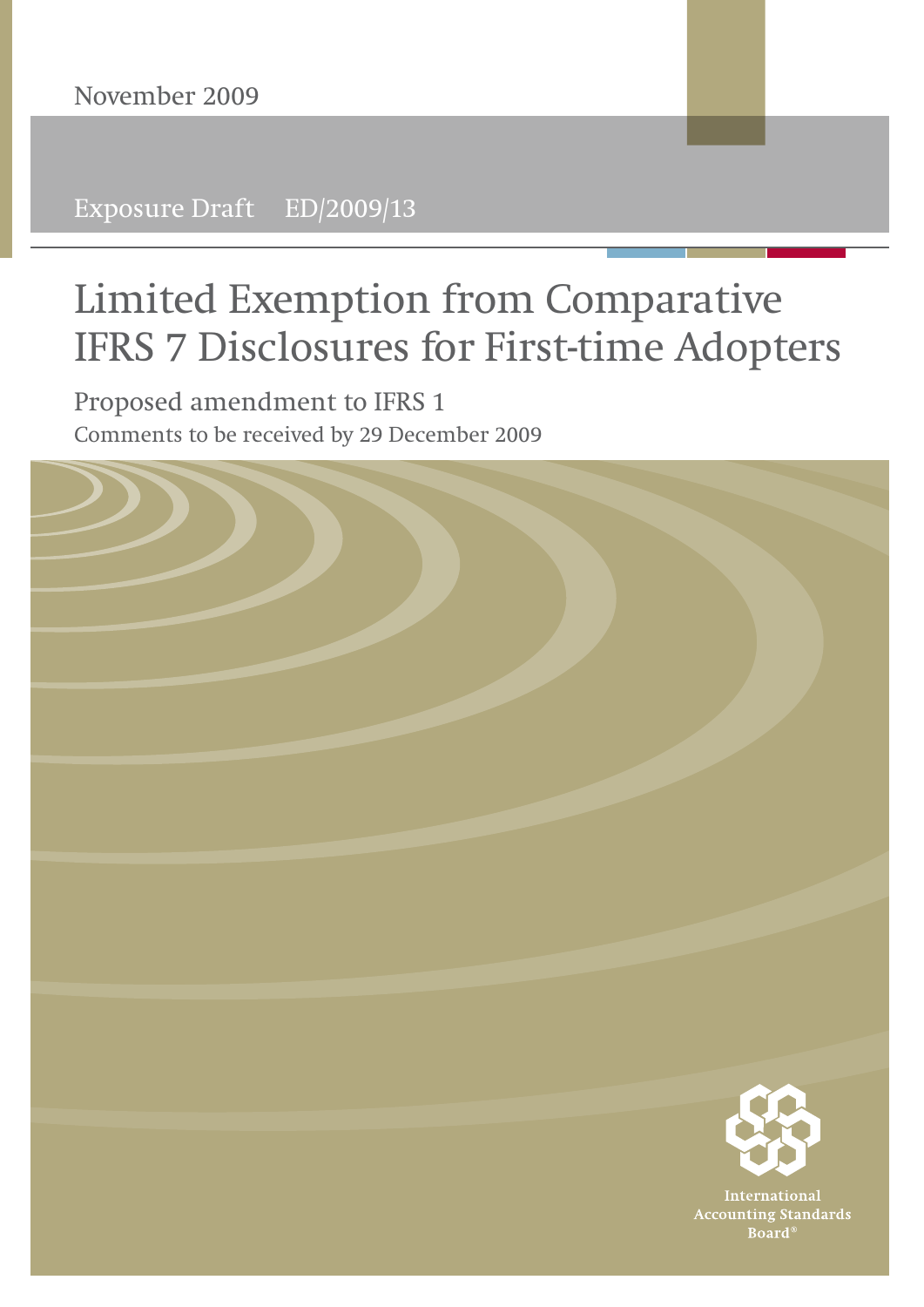## **Exposure Draft**

# **LIMITED EXEMPTION FROM COMPARATIVE IFRS 7 DISCLOSURES FOR FIRST-TIME ADOPTERS (proposed amendment to IFRS 1***)*

Comments to be received by 29 December 2009

**ED/2009/13**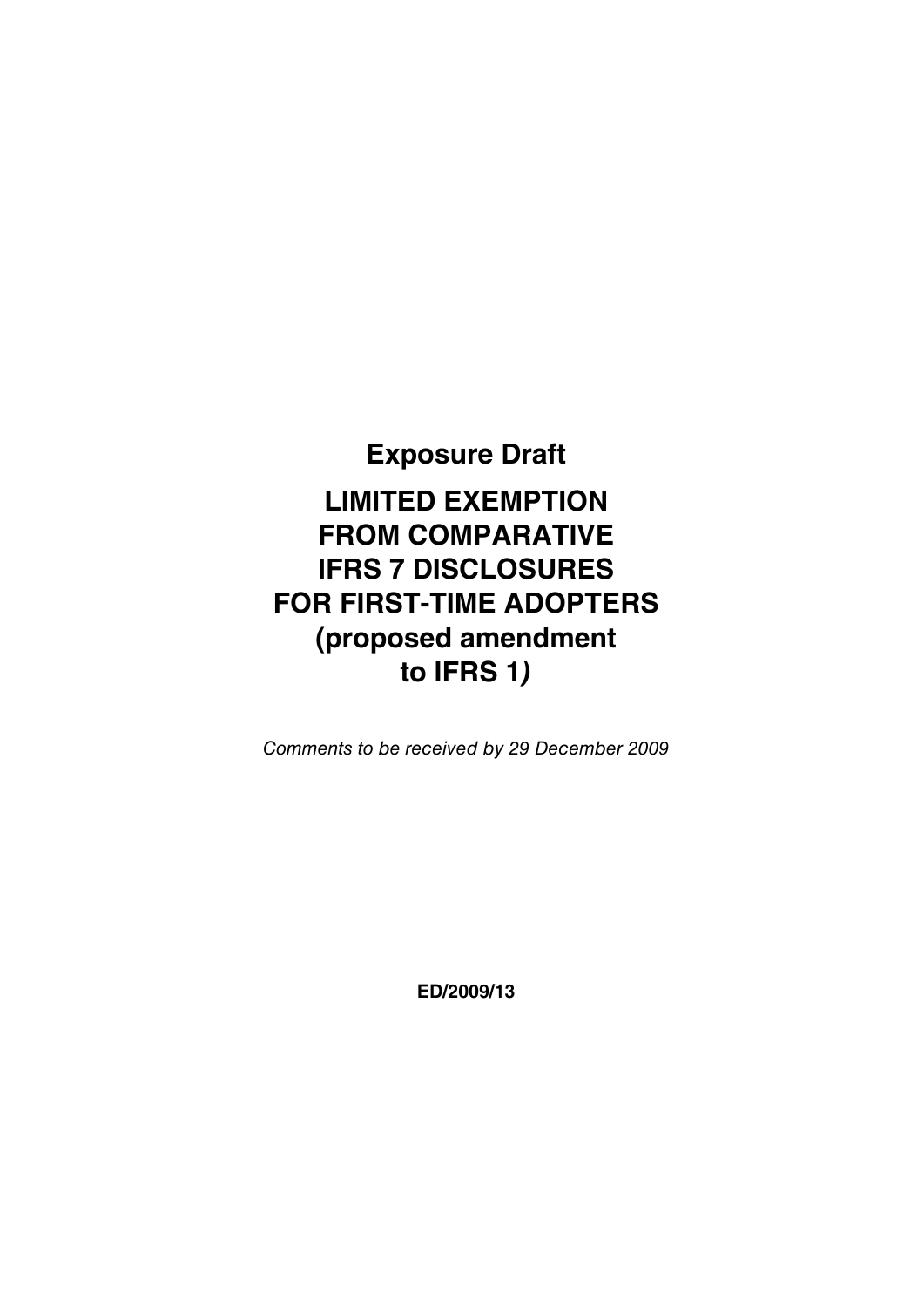This exposure draft *Limited Exemption from Comparative IFRS 7 Disclosures for First-time Adopters* (proposed amendment to IFRS 1) is published by the International Accounting Standards Board (IASB) for comment only. The proposals may be modified in the light of the comments received before being issued as an amendment to IFRS 1. Comments on the exposure draft and the Basis for Conclusions should be submitted in writing so as to be received by **29 December 2009.** Respondents are asked to send their comments electronically to the IASB website (www.iasb.org), using the 'Open to Comment' page.

All responses will be put on the public record unless the respondent requests confidentiality. However, such requests will not normally be granted unless supported by good reason, such as commercial confidence.

The IASB, the International Accounting Standards Committee Foundation (IASCF), the authors and the publishers do not accept responsibility for loss caused to any person who acts or refrains from acting in reliance on the material in this publication, whether such loss is caused by negligence or otherwise.

Copyright © 2009 IASCF®

ISBN: 978-1-907026-57-7

All rights reserved. Copies of the draft amendment and the accompanying documents may be made for the purpose of preparing comments to be submitted to the IASB, provided such copies are for personal or intra-organisational use only and are not sold or disseminated and provided each copy acknowledges the IASCF's copyright and sets out the IASB's address in full. Otherwise, no part of this publication may be translated, reprinted or reproduced or utilised in any form either in whole or in part or by any electronic, mechanical or other means, now known or hereafter invented, including photocopying and recording, or in any information storage and retrieval system, without prior permission in writing from the IASCF.



The IASB logo/the IASCF logo/'Hexagon Device', the IASC Foundation Education logo, 'IASC Foundation', '*e*IFRS', 'IAS', 'IASB', 'IASC', 'IASCF', 'IASs', 'IFRIC', 'IFRS', 'IFRSs', 'International Accounting Standards', 'International Financial Reporting Standards' and 'SIC' are Trade Marks of the IASCF.

**Additional copies of this publication may be obtained from: IASC Foundation Publications Department, 1st Floor, 30 Cannon Street, London EC4M 6XH, United Kingdom. Tel: +44 (0)20 7332 2730 Fax: +44 (0)20 7332 2749 Email: publications@iasb.org Web: www.iasb.org**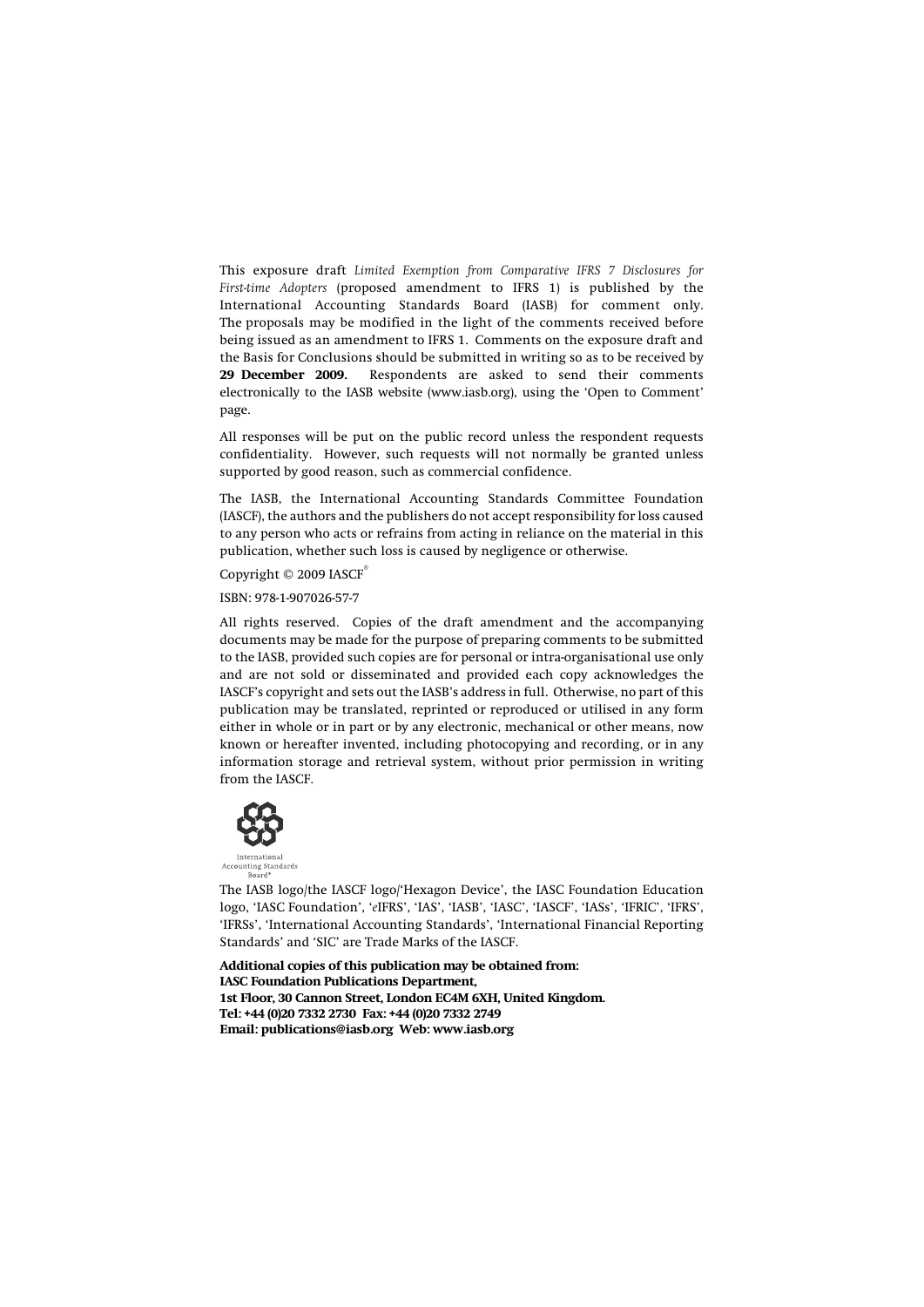LIMITED EXEMPTION FROM COMPARATIVE IFRS 7 DISCLOSURES FOR FIRST-TIME ADOPTERS

#### **Invitation to comment**

The International Accounting Standards Board invites comments on the proposed amendment to IFRS 1 *First-time Adoption of International Financial Reporting Standards*, particularly on the questions set out below.

Comments are most helpful if they contain a clear rationale and, when applicable, provide a suggestion for alternative wording the Board should consider. Comments should be submitted in writing so as to be received no later than 29 December 2009.

#### **Question 1 – Consistent disclosure transition provisions**

The Board proposes to amend Appendix E of IFRS 1 to include transition provisions for first-time adopters consistent with the transition provisions in paragraph 44G of IFRS 7 *Financial Instruments: Disclosures*.

Do you agree with the proposal? If not, why?

#### **Question 2 – Effective date**

The proposed amendment to IFRS 1 would be effective for annual periods beginning on or after 1 July 2010 with early application permitted.

Do you agree that this amendment should apply for annual periods beginning on or after 1 July 2010 with early adoption permitted? If not, why?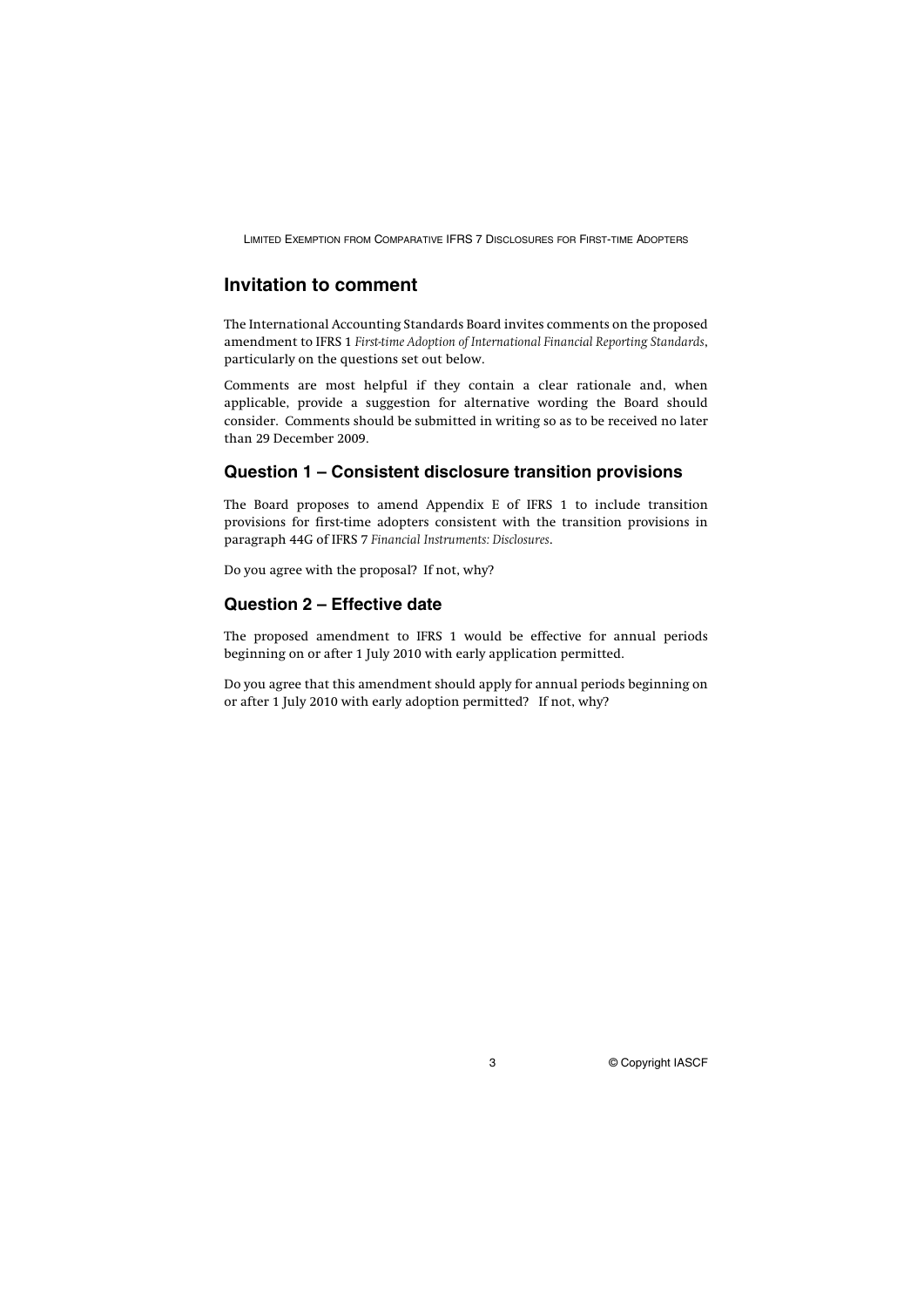EXPOSURE DRAFT NOVEMBER 2009

#### **Proposed amendment to IFRS 1** *First-time Adoption of International Financial Reporting Standards*

Paragraph 39C is added.

#### **Effective date**

39C *Limited Exemption from Comparative IFRS 7 Disclosures for First-time Adopters* (Amendment to IFRS 1), issued in [month year], added paragraph E3. An entity shall apply that amendment for annual periods beginning on or after 1 July 2010. Earlier application is permitted. If an entity applies the amendment for an earlier period, it shall disclose that fact.

In Appendix E, a heading and paragraph E3 are added.

#### **Disclosures about financial instruments**

E3 A first-time adopter may apply the transitional provisions in paragraph 44G of IFRS 7 to the extent that the entity's first IFRS reporting period starts earlier than 1 January 2010.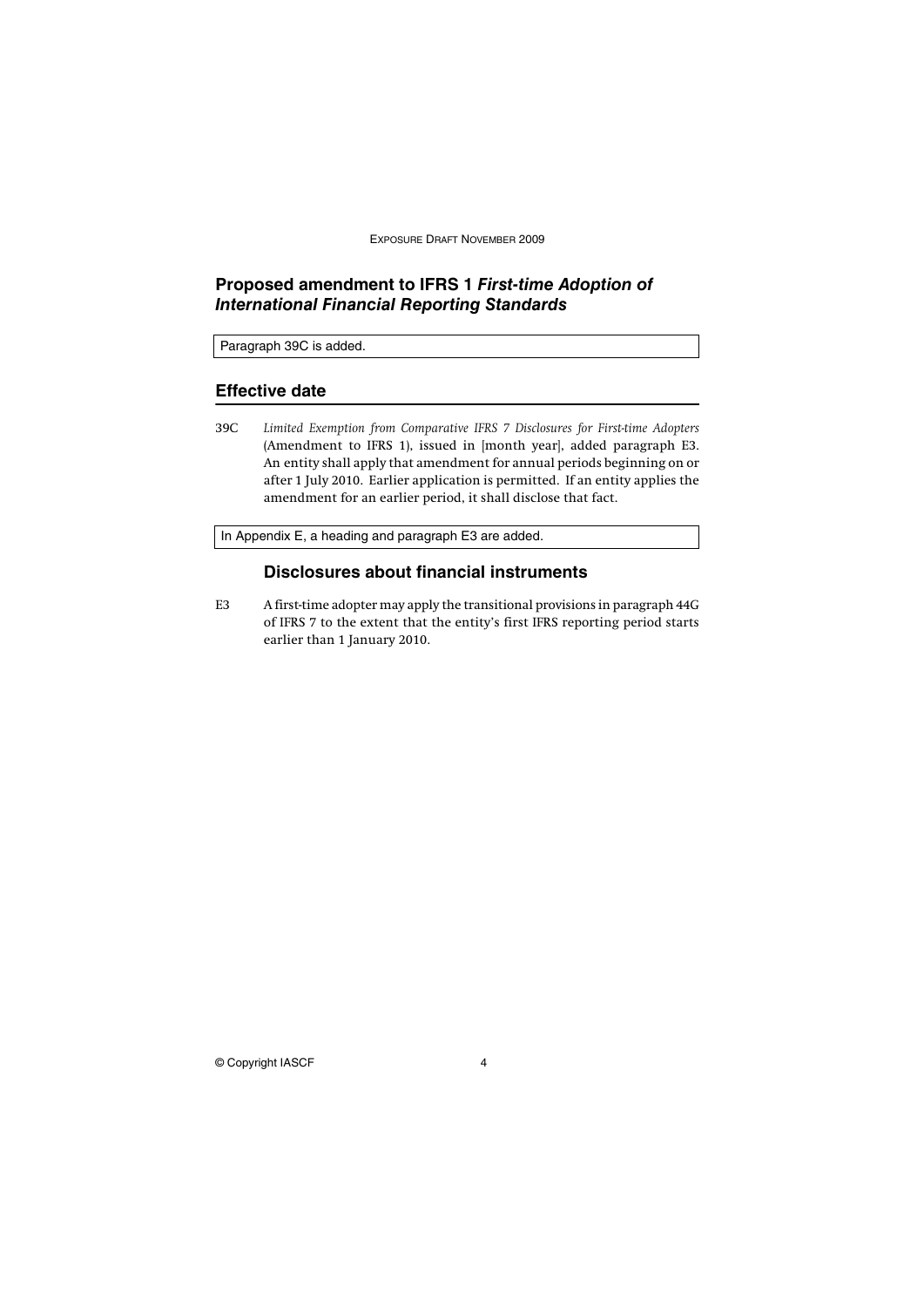LIMITED EXEMPTION FROM COMPARATIVE IFRS 7 DISCLOSURES FOR FIRST-TIME ADOPTERS

### **Approval by the Board of exposure draft** *Limited Exemption from Comparative IFRS 7 Disclosures for First-time Adopters* **(proposed amendment to IFRS 1) published in November 2009**

The exposure draft *Limited Exemption from Comparative IFRS 7 Disclosures for First-time Adopters* was approved for publication by the fifteen members of the International Accounting Standards Board.

Sir David Tweedie Chairman Stephen Cooper Philippe Danjou Jan Engström Patrick Finnegan Robert P Garnett Gilbert Gélard Amaro Luiz de Oliveira Gomes Prabhakar Kalavacherla James J Leisenring Patricia McConnell Warren J McGregor John T Smith Tatsumi Yamada Wei-Guo Zhang